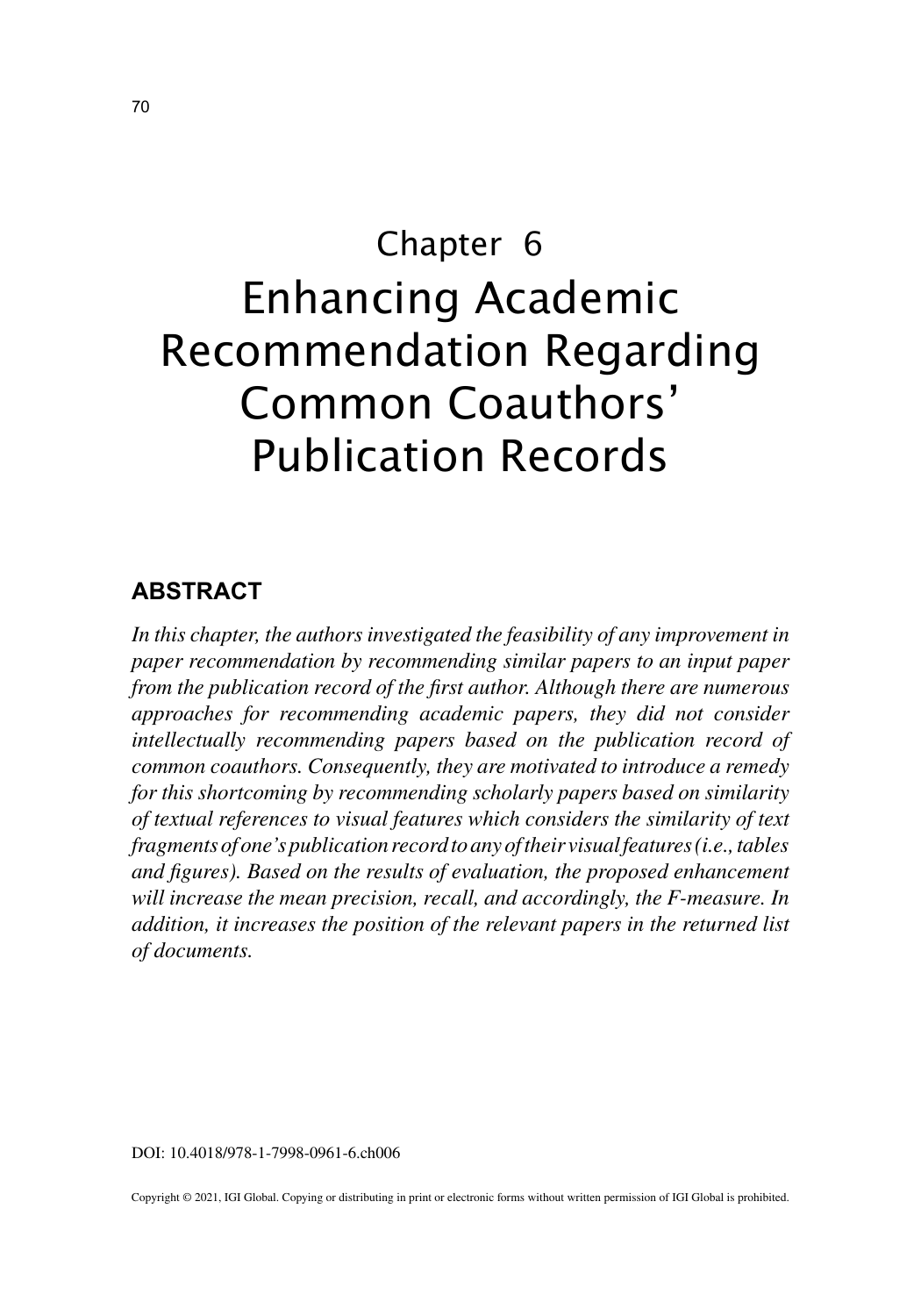## **INTRODUCTION**

The growing amount of researching tasks on the Web makes it necessary to be accurate in the terms of recommending correct documents upon a user's query. For this matter, there are numerous approaches proposed to tackle this dilemma. Methods which use citation scores, a full-text approach, using coauthor networks etc. are some examples of such systems. Nevertheless, each of these techniques suffer from one or more critical issues which we highlighted them in our previous works (Alli, 2015; Alli et.al., 2015) and proposed solutions for them.

Previously (Alli, 2015) we introduced a summary-based method which takes into account an extractive summary of papers in order to recommend relevant papers to an input paper. Moreover, we proposed a novel way to investigate similar papers from one's publication record. We call this method; *similarity of textual references to visual features (Alli, 2015)* as it takes into account the similarity of fragment texts that are referring to any visual element of appear such as tables and figures.

The motivation behind such work is due to the fact that there is no existing method which intellectually recommends papers from -at least- first author of an input paper. We do believe that using proposed method, hence we can benefit users with a better quality in recommendation.

The primary goal of this paper is to illustrate the effectiveness of this method on the retrieval behavior for recommending scientific paper.

## **RELATED WORK**

## **Using Collaborative and Content-Based Filtering in a Digital Library**

(A.Vellino 2009) suggested a collaborative system to recommend research papers for producing numerical rating rather boolean rating that TechLens+ (R. Torres et.al 2004) produces. Therefore, they use Page Rank values in their algorithm. The expectation of the result was to enhance the recommendation results for research papers. However, the author of the paper mentioned that the evaluation results shown that Page Rank values notably decreased the quality of recommendation.